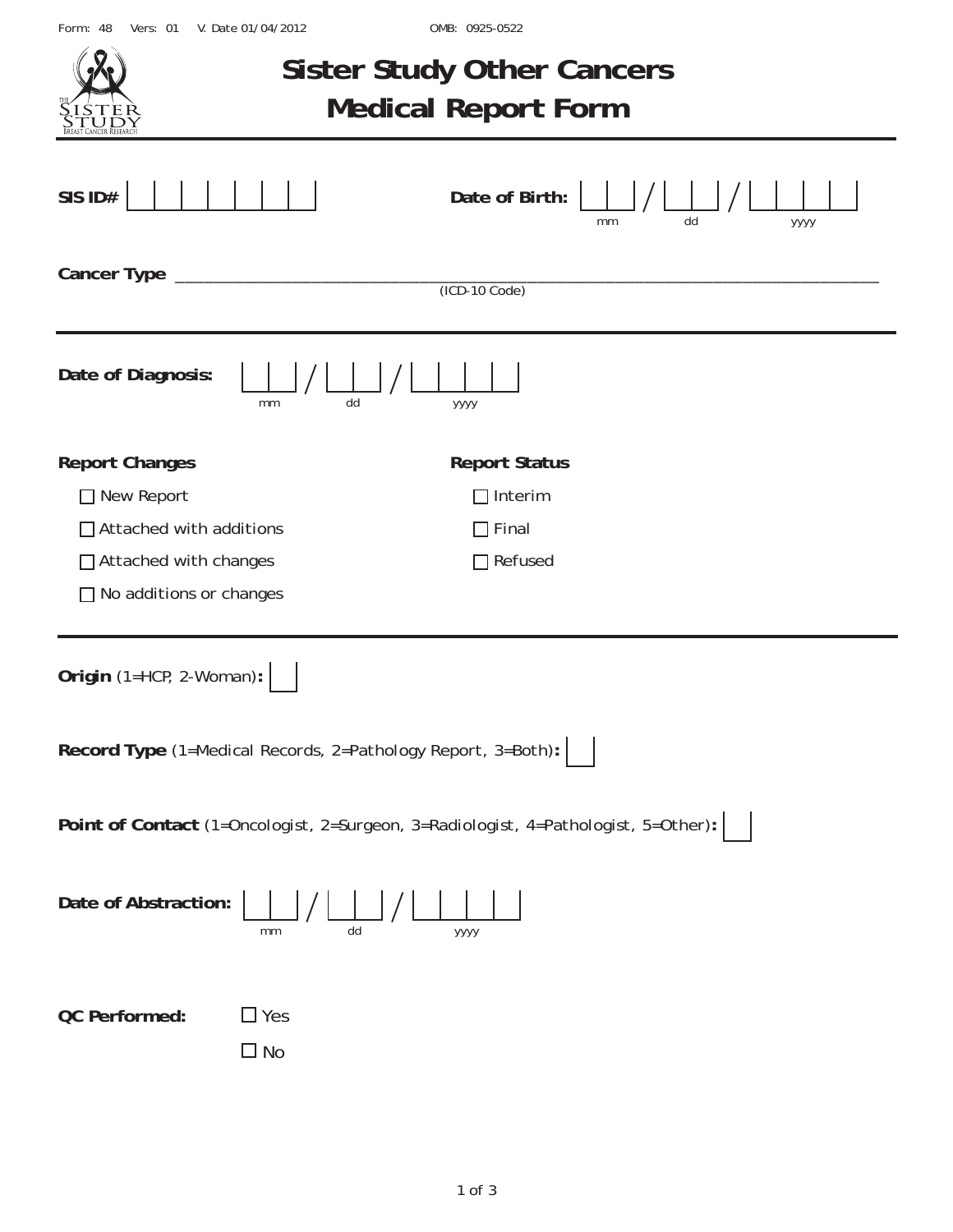|    | 1a. Histologic Type: ____________                        |                         | 1b. Behavior Code:                                                                                                                                                                                                                                                                                                  |                                                  |  |  |  |  |  |  |
|----|----------------------------------------------------------|-------------------------|---------------------------------------------------------------------------------------------------------------------------------------------------------------------------------------------------------------------------------------------------------------------------------------------------------------------|--------------------------------------------------|--|--|--|--|--|--|
|    | 2. Cancer Subtype:                                       |                         |                                                                                                                                                                                                                                                                                                                     |                                                  |  |  |  |  |  |  |
|    |                                                          |                         |                                                                                                                                                                                                                                                                                                                     |                                                  |  |  |  |  |  |  |
|    |                                                          |                         |                                                                                                                                                                                                                                                                                                                     |                                                  |  |  |  |  |  |  |
|    | 3. Cancer stage: ______________                          |                         | 4. Positive lymph nodes?                                                                                                                                                                                                                                                                                            | $\Box$ Yes<br>$\Box$ No<br>$\Box$ Not Documented |  |  |  |  |  |  |
|    | $\#$ of Tumors                                           |                         |                                                                                                                                                                                                                                                                                                                     |                                                  |  |  |  |  |  |  |
|    | <b>Tumor Characteristic</b>                              | Tumor 1                 | Tumor 2                                                                                                                                                                                                                                                                                                             | Tumor 3                                          |  |  |  |  |  |  |
| 5. | Pathology accession                                      |                         |                                                                                                                                                                                                                                                                                                                     |                                                  |  |  |  |  |  |  |
|    | number(s)                                                |                         |                                                                                                                                                                                                                                                                                                                     |                                                  |  |  |  |  |  |  |
|    |                                                          |                         |                                                                                                                                                                                                                                                                                                                     |                                                  |  |  |  |  |  |  |
| 6. | Cancer tumor size<br>(single longest<br>dimension in cm) | —— —— . —— —— cm        | $\frac{1}{1}$ $\frac{1}{1}$ $\frac{1}{1}$ $\frac{1}{1}$ $\frac{1}{1}$ $\frac{1}{1}$ $\frac{1}{1}$ $\frac{1}{1}$ $\frac{1}{1}$ $\frac{1}{1}$ $\frac{1}{1}$ $\frac{1}{1}$ $\frac{1}{1}$ $\frac{1}{1}$ $\frac{1}{1}$ $\frac{1}{1}$ $\frac{1}{1}$ $\frac{1}{1}$ $\frac{1}{1}$ $\frac{1}{1}$ $\frac{1}{1}$ $\frac{1}{1}$ | $\frac{1}{1}$ . $\frac{1}{1}$ . $\frac{1}{1}$ cm |  |  |  |  |  |  |
| 7. | Cancer grade                                             | Grade                   | Grade                                                                                                                                                                                                                                                                                                               | Grade                                            |  |  |  |  |  |  |
| 8. | Did cancer metastasize/progress?                         | $\Box$ Yes<br>$\Box$ No | $\Box$ Not documented                                                                                                                                                                                                                                                                                               |                                                  |  |  |  |  |  |  |